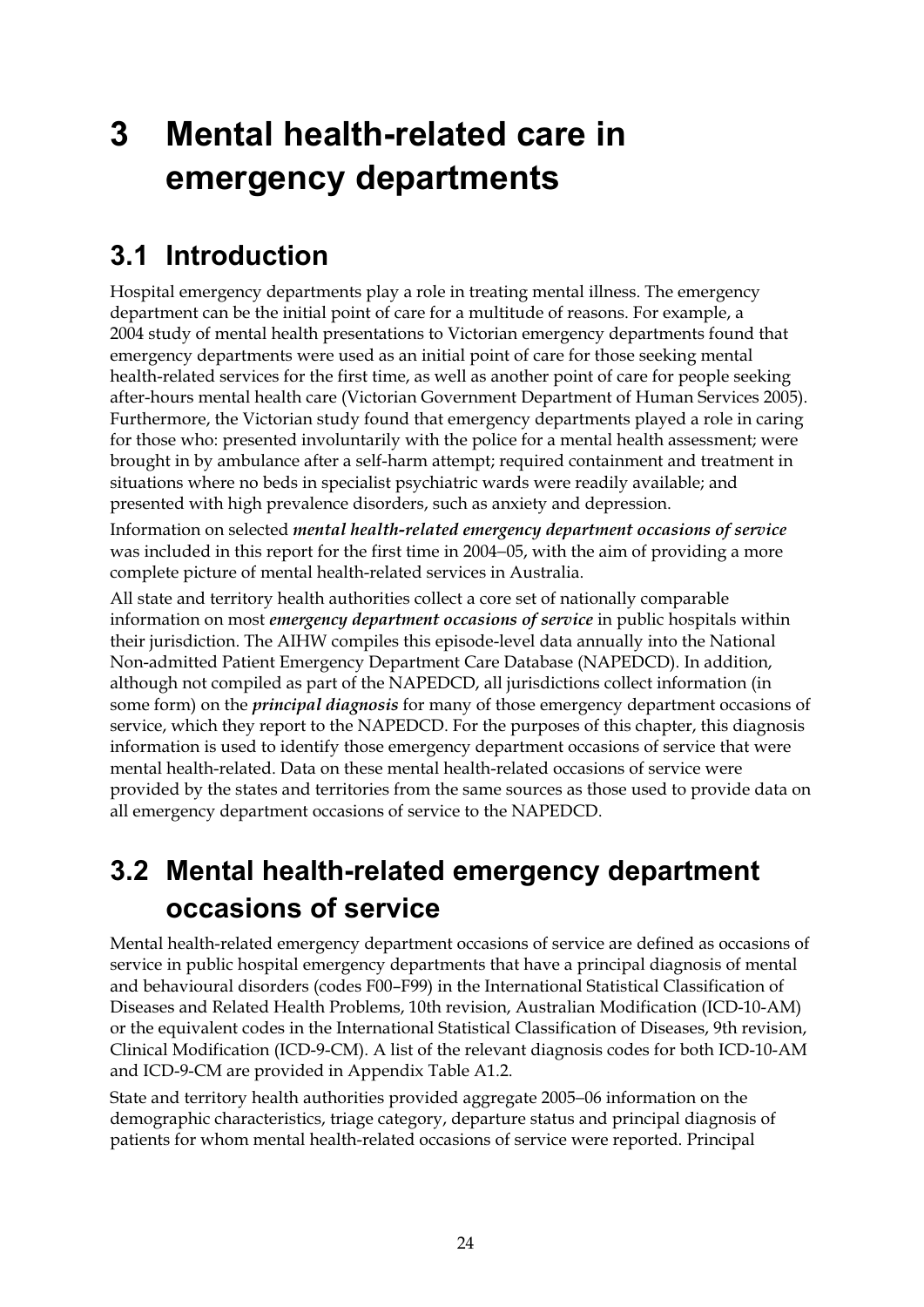diagnosis was reported on the basis of the 11 diagnosis blocks that make up the Mental and behavioural disorders chapter (Chapter 5) in the ICD-10-AM.

#### **Key concepts**

*Emergency department occasion of service* refers to the period of treatment or care between when a patient presents at an emergency department and when the non-admitted emergency department treatment ends. It includes presentations of patients who do not wait for treatment once registered or triaged in the emergency department, those who are dead on arrival, and those who are subsequently admitted to hospital or to beds or units in the emergency department. An individual may have multiple occasions of service in a year. For further information, see definition of Non-admitted patient emergency department service episode in the *National health data dictionary, Version 13* (HDSC 2006).

*Mental health-related emergency department occasion of service* refers to an emergency department occasion of service that has a principal diagnosis that falls within the Mental and behavioural disorders chapter (Chapter 5) of ICD-10-AM (codes F00–F99) or the equivalent ICD-9-CM codes. It should be noted that this definition does not encompass all mental healthrelated presentations to emergency departments, as detailed below. Additional information about this and applicable caveats can be found in Appendix 1.

*Principal diagnosis.* Currently, there is no national standard definition of principal diagnosis in relation to emergency department data. Thus, for the purposes of the data presented in this chapter, states and territories provided data on principal diagnosis based on local definitions used within their jurisdiction or emergency departments.

The definition of mental health-related emergency department occasions of service in this chapter has limitations:

• **Not all occasions of service in emergency departments within a state or territory are reported with detailed episode-level data.** 

Nationally, in 2005−06, an estimated 22% of the 4.9 million public hospital emergency department occasions of service were not reported with episode-level data and thus not included in the NAPEDCD (Appendix Table A1.3). In addition, non-admitted patient occasions of service provided by accident and emergency departments in private acute and psychiatric hospitals are not included.

The ABS estimates there were 423,300 non-admitted patient occasions of service provided by accident and emergency departments in private acute and psychiatric hospitals in 2005–06 (ABS 2007b).

• **Not all of the emergency department occasions of service that are reported with detailed episode-level data include a diagnosis.** 

It is estimated that in 2005–06, the proportion of reported occasions of service with a diagnosis was 92% (Appendix Table A1.3).

• **Not all conditions and problems that could be considered mental health-related are captured by the mental health-related definition used in this chapter.**  For example, emergency department occasions of service for which the principal

diagnosis did not fall within the Mental and behavioural disorders chapter but for which an external cause of morbidity or mortality was identified as intentional self-harm are not included.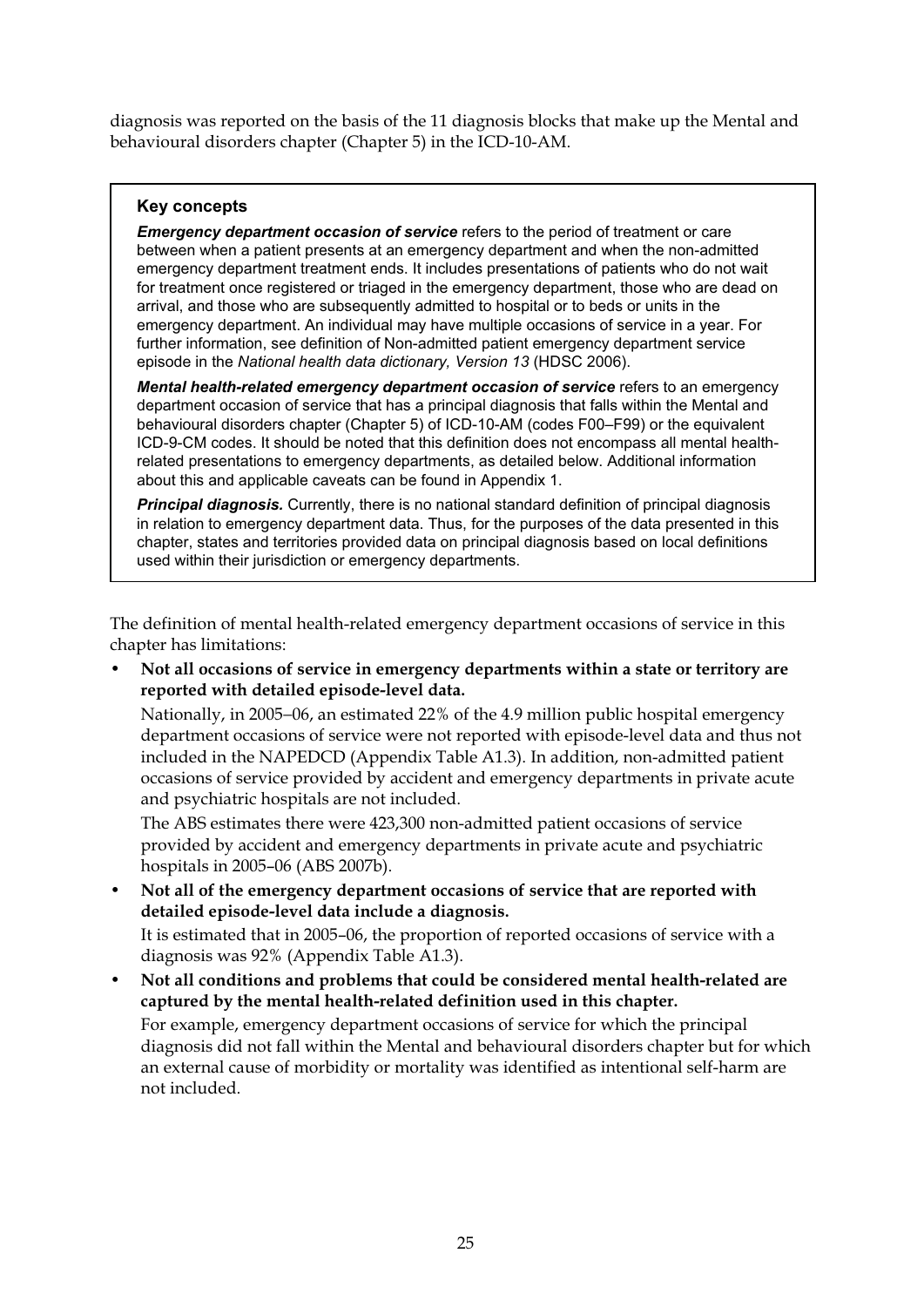• **The definition is based on a single diagnosis only.** 

As a result, if a mental health-related condition was reported as a second or other diagnosis and not as the principal diagnosis, the occasion of service will not be included as mental health-related.

• **A patient may have a mental health-related condition that is not recognised or diagnosed (and thus not recorded) during the emergency department occasion of service.** 

As a consequence, the data presented in this chapter is likely to under-report the actual number of mental health-related emergency department occasions of service. Further information on data collection limitations can be found in Appendix 1.

## **3.3 Mental health-related emergency department care**

State and territories reported a total 144,006 emergency department occasions of service with a mental health-related principal diagnosis in 2005–06. However, taking into account state and territory estimates of the coverage of their emergency department data collections and the total proportion (72%) of all occasions of service with a principal diagnosis reported, it is estimated that there were 200,000 mental health-related emergency department occasions of service in public hospitals in 2005–06. This represents an increase of 5% on the estimated number of mental health-related emergency department occasions of service reported in 2004–05 (190,000). Further information on estimated and reported emergency department occasions of service is available in Appendix 1.

### **Patient demographics**

The demographic characteristics reported for mental health-related emergency department occasions of service in 2005−06 are contained in Table 3.1. For comparative purposes, the characteristics reported for all emergency department occasions of service in that year (as sourced from the NAPEDCD) are also provided.

Mental health-related emergency department occasions of service differ markedly in their age distribution when compared with all emergency occasions of service, featuring a higher percentage in the 15−54 year age bracket (79.9% and 51.6%, respectively) and significantly lower rates of those aged less than 15 years (3.0% and 23.0%, respectively).

In 2005−06, males made up a slightly higher proportion of mental health-related emergency department occasions of service than females (51.6% compared with 48.4%). This was in line with the distribution for all emergency department occasions of service (52.1% male).

Aboriginal and Torres Strait Islander peoples accounted for 5.0% of the mental health-related emergency department occasions of service. This compares with 4.3% of all emergency department occasions of service. It should be noted that most of the data on emergency department occasions of service relate to emergency departments in hospitals within major cities (see Appendix Table A1.3). Consequently, the coverage may not include areas where the proportion of Indigenous Australians (compared with other Australians) may be higher than average. Therefore, these data may not be indicative of the rate of use of emergency department services by Indigenous Australians on a national level. In addition, when reporting data to the NAPEDCD, most states and territories cautioned that information on Indigenous status collected in emergency departments could be less accurate than the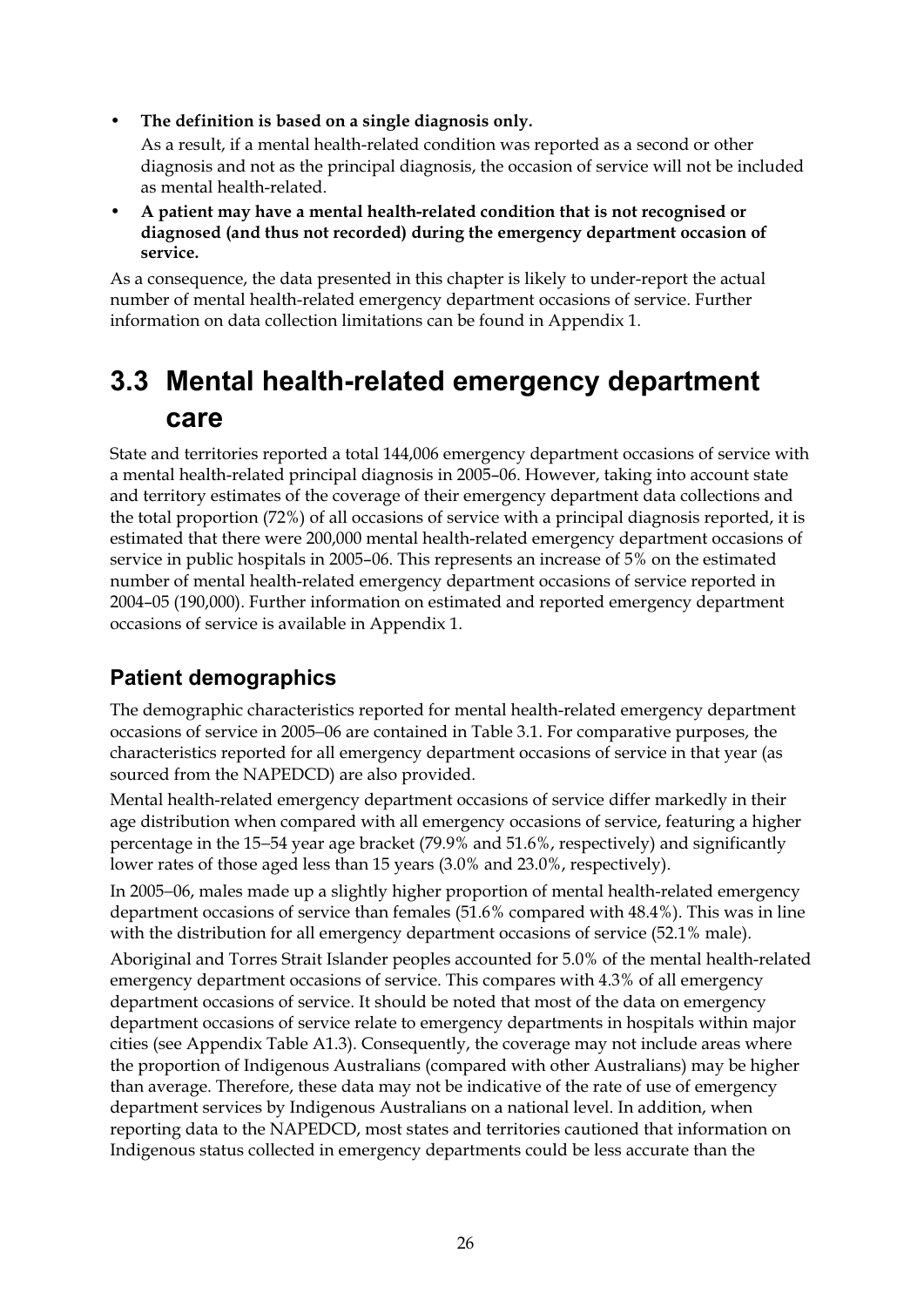corresponding information collected on admitted patients. Furthermore, the data are also of variable quality across jurisdictions (AIHW 2007a).

| <b>Patient demographics</b>      | Number of occasions of<br>service <sup>(b)</sup> | Per cent of total mental<br>health-related occasions of<br>service <sup>(c)</sup> | Per cent of all emergency<br>department occasions of<br>service reported in the<br>NAPEDCD <sup>(c)(d)</sup> |
|----------------------------------|--------------------------------------------------|-----------------------------------------------------------------------------------|--------------------------------------------------------------------------------------------------------------|
| Age (years)                      |                                                  |                                                                                   |                                                                                                              |
| Less than 15                     | 4,357                                            | 3.0                                                                               | 23.0                                                                                                         |
| $15 - 24$                        | 31,736                                           | 22.0                                                                              | 15.6                                                                                                         |
| $25 - 34$                        | 34,843                                           | 24.2                                                                              | 14.5                                                                                                         |
| $35 - 44$                        | 29,243                                           | 20.3                                                                              | 11.9                                                                                                         |
| $45 - 54$                        | 19,220                                           | 13.3                                                                              | 9.6                                                                                                          |
| $55 - 64$                        | 10,283                                           | 7.1                                                                               | 7.9                                                                                                          |
| $65 - 74$                        | 5,572                                            | 3.9                                                                               | 6.7                                                                                                          |
| $75+$                            | 8,744                                            | 6.1                                                                               | 10.7                                                                                                         |
| Sex                              |                                                  |                                                                                   |                                                                                                              |
| Male                             | 74,257                                           | 51.6                                                                              | 52.1                                                                                                         |
| Female                           | 69,740                                           | 48.4                                                                              | 47.9                                                                                                         |
| <b>Indigenous status</b>         |                                                  |                                                                                   |                                                                                                              |
| Indigenous Australians           | 7,220                                            | 5.0                                                                               | 4.3                                                                                                          |
| Other Australians <sup>(e)</sup> | 136,786                                          | 96.5                                                                              | 95.7                                                                                                         |
| <b>Total</b>                     | 144,006                                          | 100                                                                               | 100                                                                                                          |

**Table 3.1: Mental health-related emergency department occasions of service(a) in public hospitals, by patient demographic characteristics, 2005–06** 

(a) Includes emergency department occasions of service that had a principal diagnosis that fell within the Mental and behavioural disorders chapter (Chapter 5) of ICD-10-AM (codes F00–F99) or the equivalent ICD-9-CM codes.

(b) The number of occasions of service for each demographic variable may not sum to the total due to missing and/or not reported data.

(c) The percentages shown do not include occasions of service for which the demographic information was missing and/or not reported.

(d) Occasions of service with episode-level data reported by state and territory health authorities to the NAPEDCD 2005–06.

(e) Other Australians includes 'not reported' Indigenous status.

*Source:* Data provided by state and territory health authorities.

### **Principal diagnosis**

States and territories provided data on mental health-related occasions of services by principal diagnosis, based on the broad categories within the Mental and behavioural disorders chapter in the ICD-10-AM (Table 3.2). Those jurisdictions who had recorded diagnoses using ICD-9-CM codes were asked to map their data according to the specifications provided in Appendix Table A1.3.

In 2005–06, four diagnosis categories accounted for the majority (86.0%) of mental healthrelated occasions of service (Table 3.2). These were *Neurotic, stress-related and somatoform disorders* (F40–F48, 28.3%), *Mental and behavioural disorders due to psychoactive substance use* (F10–F19, 22.1%), *Mood (affective) disorders* (F30–F39, 18.7%) and *Schizophrenia, schizotypal and delusional disorders* (F20–F29, 16.9%). These proportions are very similar to the 2004−05 breakdown, where the top four diagnoses accounted for 85.5% of the total.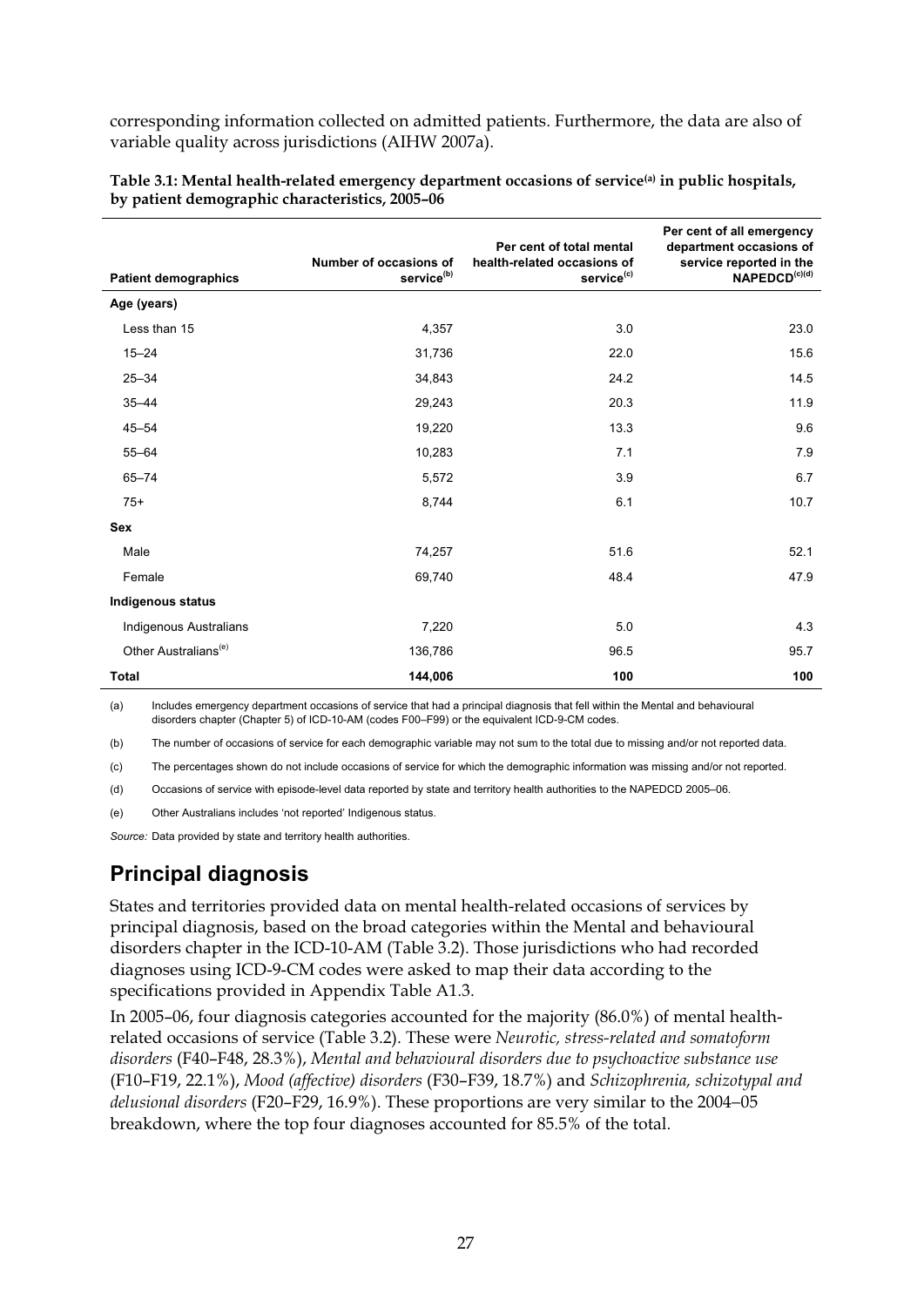The extent to which these four diagnosis categories contributed to the mental health-related emergency department occasions of service varied substantially across states and territories (Table 3.2). However, these variations should be interpreted carefully, as they may change year to year due to the lack of national standards for the coding and collection of principal diagnosis information in emergency departments. In addition, differences in the data scope and coverage (for example, in some jurisdictions only occasions of service from emergency departments in metropolitan hospitals are included) may contribute to variations in principal diagnosis across states and territories.

|                                                                                                                 |             |        |        |           |                   |       |            |              |              | Per<br>cent |
|-----------------------------------------------------------------------------------------------------------------|-------------|--------|--------|-----------|-------------------|-------|------------|--------------|--------------|-------------|
| <b>Principal diagnosis</b>                                                                                      |             |        |        |           |                   |       |            |              |              | of          |
| (ICD-10-AM)                                                                                                     | $NSW^{(b)}$ | Vic    | Qld    | <b>WA</b> | SA <sup>(b)</sup> | Tas   | <b>ACT</b> | <b>NT</b>    | <b>Total</b> | total       |
| F00-F09: Organic, including<br>symptomatic, mental disorders                                                    | 1,558       | 1,329  | 990    | 998       | 726               | 254   | 99         | 75           | 6,029        | 4.2         |
| F10-F19: Mental and<br>behavioural disorders due to<br>psychoactive substance use                               | 10,827      | 7,491  | 5,588  | 2,766     | 2,694             | 882   | 606        | 982          | 31,836       | 22.1        |
| F20-F29: Schizophrenia,<br>schizotypal and delusional<br>disorders                                              | 10,061      | 5,053  | 3,800  | 1,241     | 2,092             | 874   | 551        | 648          | 24,320       | 16.9        |
| F30-F39: Mood (affective)<br>disorders                                                                          | 9,864       | 6,501  | 5,146  | 1,642     | 1,739             | 1,067 | 640        | 343          | 26,942       | 18.7        |
| F40-F48: Neurotic, stress-<br>related and somatoform<br>disorders                                               | 16,998      | 8,546  | 4,655  | 3,880     | 4,449             | 771   | 706        | 727          | 40,732       | 28.3        |
| F50-F59: Behavioural<br>syndromes associated with<br>physiological disturbances and<br>physical factors         | 240         | 198    | 1,552  | 48        | 90                | 28    | 15         | 9            | 2,180        | 1.5         |
| F60-F69: Disorders of adult<br>personality and behaviour                                                        | 643         | 928    | 1,894  | 300       | 674               | 231   | 75         | 24           | 4,769        | 3.3         |
| F70-F79: Mental retardation                                                                                     | 22          | 13     | 84     | 0         | 5                 | 0     | 1          | $\mathbf{0}$ | 125          | 0.1         |
| F80-F89: Disorders of<br>psychological development                                                              | 73          | 0      | 90     | 11        | 21                | 1     | 22         | $\mathbf{1}$ | 219          | 0.2         |
| F90-F98: Behavioural and<br>emotional disorders with onset<br>usually occurring in childhood<br>and adolescence | 3,002       | 510    | 472    | 287       | 319               | 47    | 22         | 72           | 4,731        | 3.3         |
| F99: Unspecified mental<br>disorder                                                                             | 72          | 760    | 35     | 106       | 187               | 362   | $\Omega$   | 601          | 2,123        | 1.5         |
| Total                                                                                                           | 53,360      | 31,329 | 24,306 | 11,279    | 12,996            | 4,517 | 2,737      | 3,482        | 144.006      | 100.0       |

Table 3.2: Mental health-related emergency department occasions of service<sup>(a)</sup> in public hospitals, **by principal diagnosis, states and territories, 2005–06** 

(a) Includes emergency department occasions of service that had a principal diagnosis that fell within the Mental and behavioural disorders chapter (Chapter 5) of ICD-10-AM (codes F00–F99) or the equivalent ICD-9-CM codes.

(b) South Australia used ICD-9-CM to code principal diagnosis for emergency department occasions of service in 2005–06. New South Wales used a combination of ICD-9-CM and ICD-10-AM. A mapping of the relevant ICD-9-CM codes to the ICD-10-AM code blocks is provided in Appendix Table A1.2.

*Source:* Data provided by state and territory health authorities.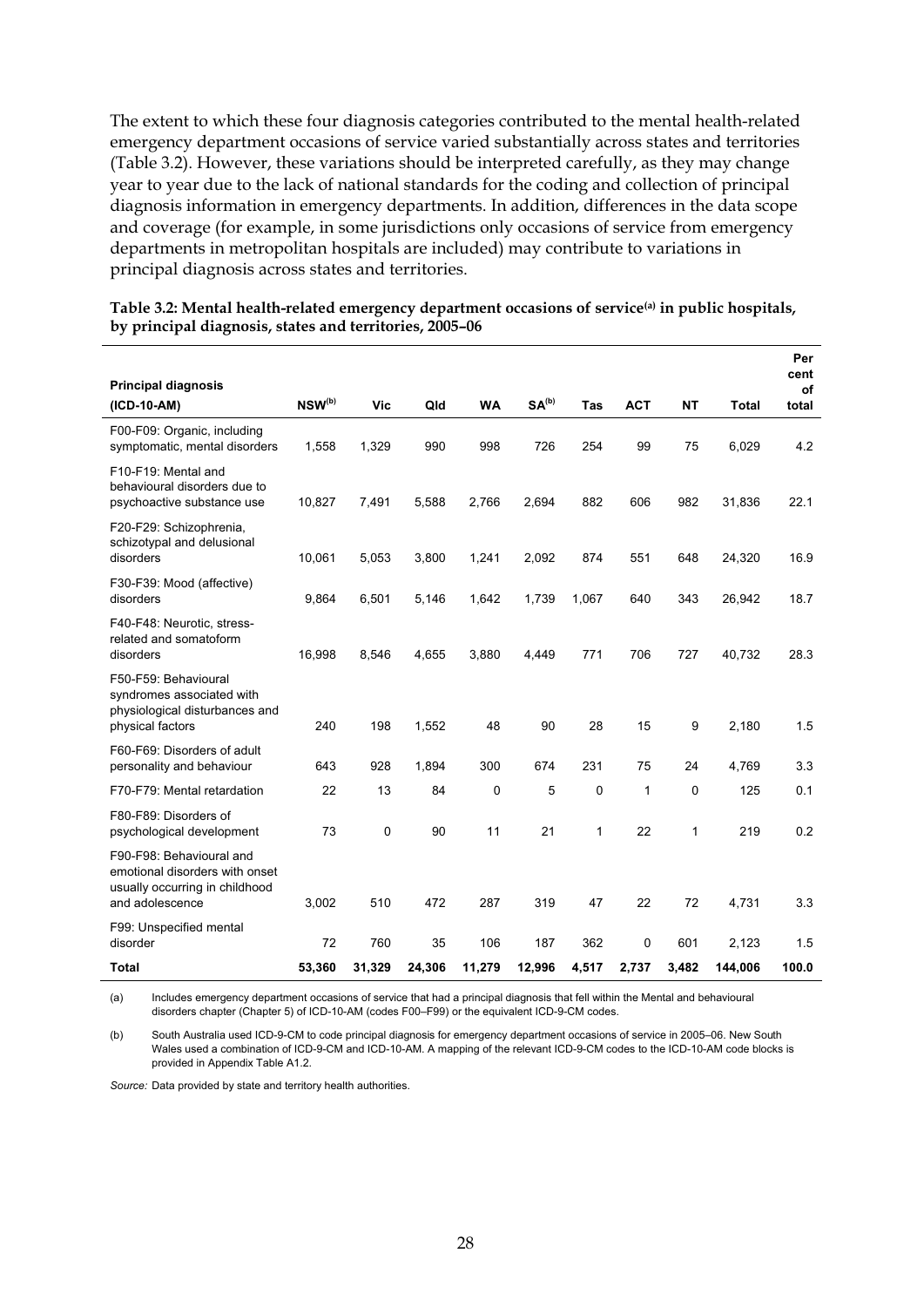### **Triage category**

Triage category is related to the urgency of the patient's need for medical and nursing care, assessed when a patient is triaged in the emergency department. For example, patients triaged to the emergency category are assessed as requiring care within 10 minutes. However, they may or may not actually receive care within that time frame.

In 2005–06, 5.8% of mental health-related occasions of service in emergency departments were considered non-urgent (requiring care within 120 minutes), 36.4% were recorded as semi-urgent (within 60 minutes) and 45.9% as urgent (within 30 minutes). A further 11.0% were classified as emergency (requiring care within 10 minutes) and 0.8% as resuscitation (within seconds) (Table 3.3). These proportions are similar to 2004−05 data. Mental health-related occasions of service (56.9%) were more likely than all emergency department occasions of service (40.0%) to be assessed as urgent and as emergency (AIHW 2007a).

**Table 3.3: Mental health-related emergency department occasions of service(a) in public hospitals, by triage category, states and territories, 2005–06** 

| <b>Triage category</b> | <b>NSW</b> | Vic    | Qld    | WA     | SA     | Tas   | <b>ACT</b> | <b>NT</b> | Total <sup>(b)</sup> | Per<br>cent<br>оf<br>total <sup>(c)</sup> |
|------------------------|------------|--------|--------|--------|--------|-------|------------|-----------|----------------------|-------------------------------------------|
| Resuscitation          | 294        | 362    | 259    | 78     | 137    | 28    | 25         | 29        | 1,212                | 0.8                                       |
| Emergency              | 5,372      | 3,191  | 2,860  | 1,268  | 1,896  | 536   | 374        | 347       | 15,844               | 11.0                                      |
| Urgent                 | 26.040     | 12.585 | 11.466 | 5,023  | 5,936  | 2,169 | 1,192      | 1,657     | 66,068               | 45.9                                      |
| Semi-urgent            | 18,396     | 12.897 | 8,553  | 4,455  | 4,231  | 1,696 | 1,029      | 1,192     | 52.449               | 36.4                                      |
| Non-urgent             | 3,250      | 2.294  | 1.168  | 441    | 796    | 88    | 117        | 257       | 8.411                | 5.8                                       |
| Total                  | 53.360     | 31.329 | 24,306 | 11,279 | 12,996 | 4,517 | 2,737      | 3,482     | 144.006              | 100                                       |

(a) Includes emergency department occasions of service that had a principal diagnosis that fell within the Mental and behavioural disorders chapter (Chapter 5) of ICD-10-AM (codes F00–F99) or the equivalent ICD-9-CM codes.

(b) The number of occasions of service for each principal diagnosis may not sum to the total due to missing and/or not reported data.

(c) The percentages shown do not include occasions of service for which the triage category was missing and/or not reported.

*Source:* Data provided by state and territory health authorities.

### **Departure status**

In 2005–06, the departure status for over half of the mental health-related emergency department occasions of service was recorded as completed (Table 3.4). That is, 58.8% of these occasions of service were completed without admission or referral to another hospital. Just over one-third (34.4%) of mental health-related occasions of service were closed with the patient being admitted to the hospital to which he or she presented, which is slightly higher than the 27.5% for all emergency department occasions of service (AIHW 2007a). A further 4.3% of mental health-related patients were referred to another hospital.